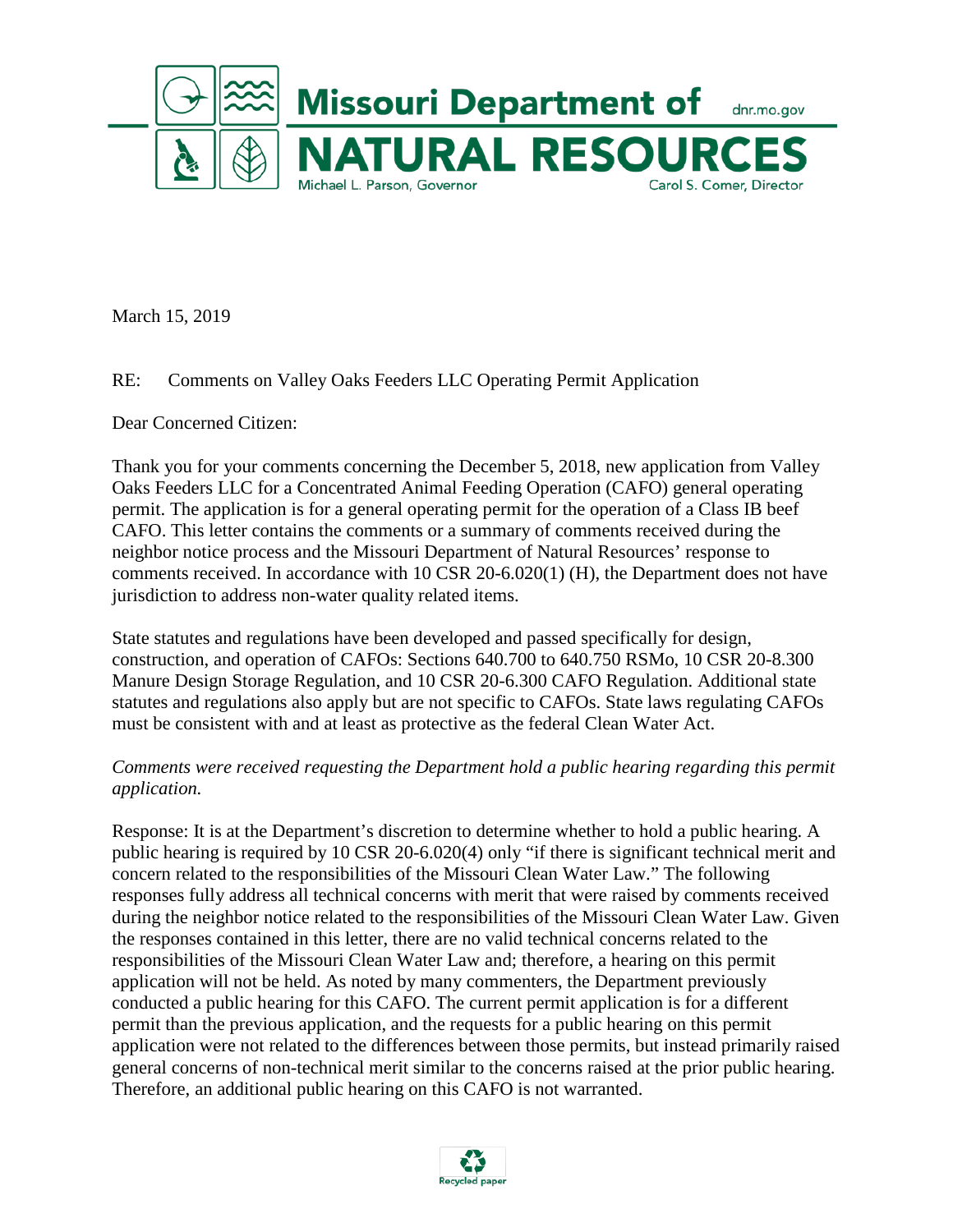*Comments were received that a new application should not be considered because the previous permit was revoked.* 

Response: Chapters 640 and 644 RSMo and implementing regulations in 10 CSR 20-6.300 establish requirements for application submittals, application requirements, and Department reviews. In accordance with 640.715 (4.), the Department shall issue a permit for a CAFO…within 45 days of receiving a completed permit application and verification of compliance with the neighbor notice, buffer distances, and associated design criteria set forth in 640.700 through 640.755 RSMo. The statute does not deem applications invalid based on the status or revocation of previous applications.

*Comments were received regarding the compliance history of Mr. Ward, Valley Oaks Feeders LLC and other companies under the same ownership, and past violations and enforcement actions by other state and federal agencies.*

Response: Each permitted facility is responsible for complying with regulations and permit requirements. The Missouri Clean Water Law does not provide for the Department to consider violations at other facilities, or violations issued by other agencies, in making a determination related to permit issuance or denial. The Department inspects for compliance, and conducts compliance and enforcement activities as necessary when violations occur.

# *Comments were received regarding inspection of and enforcement actions for non-compliance at CAFOs.*

Response: The Department's regional offices conduct inspections of CAFOs, which includes both routine/announced and unannounced inspections. Violations found are addressed and may be referred to enforcement for significant issues and/or continued non-compliance. Any observed violations or concerns for this facility may be referred to the Department's Kansas City Regional office at 816-622-7000.

# *Comments were received regarding the ability of the state to oversee the proposed CAFO.*

Response: The Department's regional offices conduct regular inspections of permitted CAFOs for compliance with regulations and permit requirements, and the Department promptly investigates all environmental concerns received by the public. All CAFO operating permits require the permittee to notify the Department in the event a discharge occurs, keep records on site, and submit an annual report to the Department.

*Comments were received that Missouri CAFO regulations are inadequate, including fee and funding authorities.*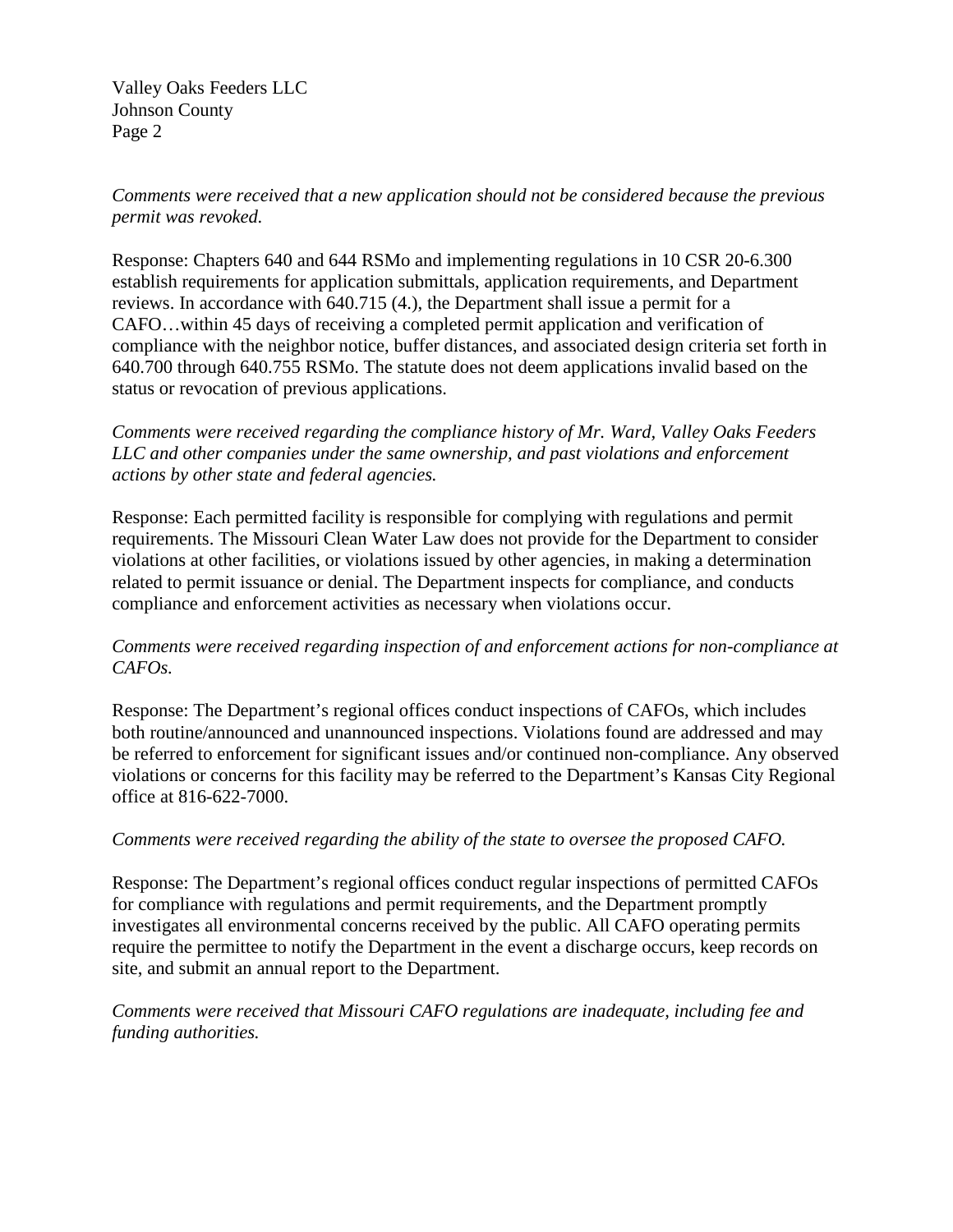Response: CAFO regulations in Missouri incorporate all federal regulations with several additional requirements including buffer distance, neighbor notice requirements, design requirements, protection from inundation from a 100-year flood, and the requirement for all Class I CAFOs to have an operating permit. State regulations at 10 CSR 20-6.300 and 10 CSR 20-8.300 require CAFOs to be designed, constructed, operated, and maintained as No-discharge for the protection of groundwater and surface water. Section 644.051.3.a RSMo states "Any point source system designed to hold, convey, contain, store or treat domestic, agricultural or industrial process wastewater shall be designed by a Professional Engineer registered in Missouri in accordance with the commission's design rules." These requirements are protective of water quality.

Chapter 644 of the Revised Statutes of Missouri authorize and establish fees for operating and construction permit applications regulated under the Missouri Clean Water Law, including CAFO permit fees. This law also establishes a process for the Missouri Clean Water Commission to review and modify these fee schedules through a rulemaking and stakeholder process. This process occurs periodically and this comment will be considered during future evaluations of permit fees.

# *Comments were received that additional studies should be conducted to determine environmental impacts.*

Response: The regulations developed by the Department for the design and operation of CAFOs are for the protection of surface water and groundwater. These regulations do not allow the Department to require additional site-specific studies to determine environmental impacts prior to rendering a decision on a complete permit application. The no-discharge requirement is the most restrictive effluent limitation that can be required of a permitted facility and is protective of water quality.

# *Comments were received about the potential of the proposed CAFO to contaminate ground and surface water, including nearby drinking water wells, Jackson County water, and water across the state.*

Response: Regulations found in 10 CSR 20-8.300 and 10 CSR 20-6.300 require CAFOs to be designed, constructed, operated, and maintained as no-discharge for the protection of groundwater and surface water. The application indicates the operation was designed by a Professional Engineer registered in Missouri in accordance with design regulations. The permit applied for does not allow for a discharge for any reason. The manure cannot be exposed to precipitation or stormwater without runoff containment prior to its use as a fertilizer. Valley Oaks Feeders LLC must sample the manure for nitrogen and phosphorus content so it is applied at agronomic rates to prevent excess runoff of nutrients. The proposed facility meets the regulatory setback distances to features such as streams, ponds, wetlands, and wells. The nodischarge requirement is the most restrictive effluent limitation that can be required of a permitted facility and is protective of water quality.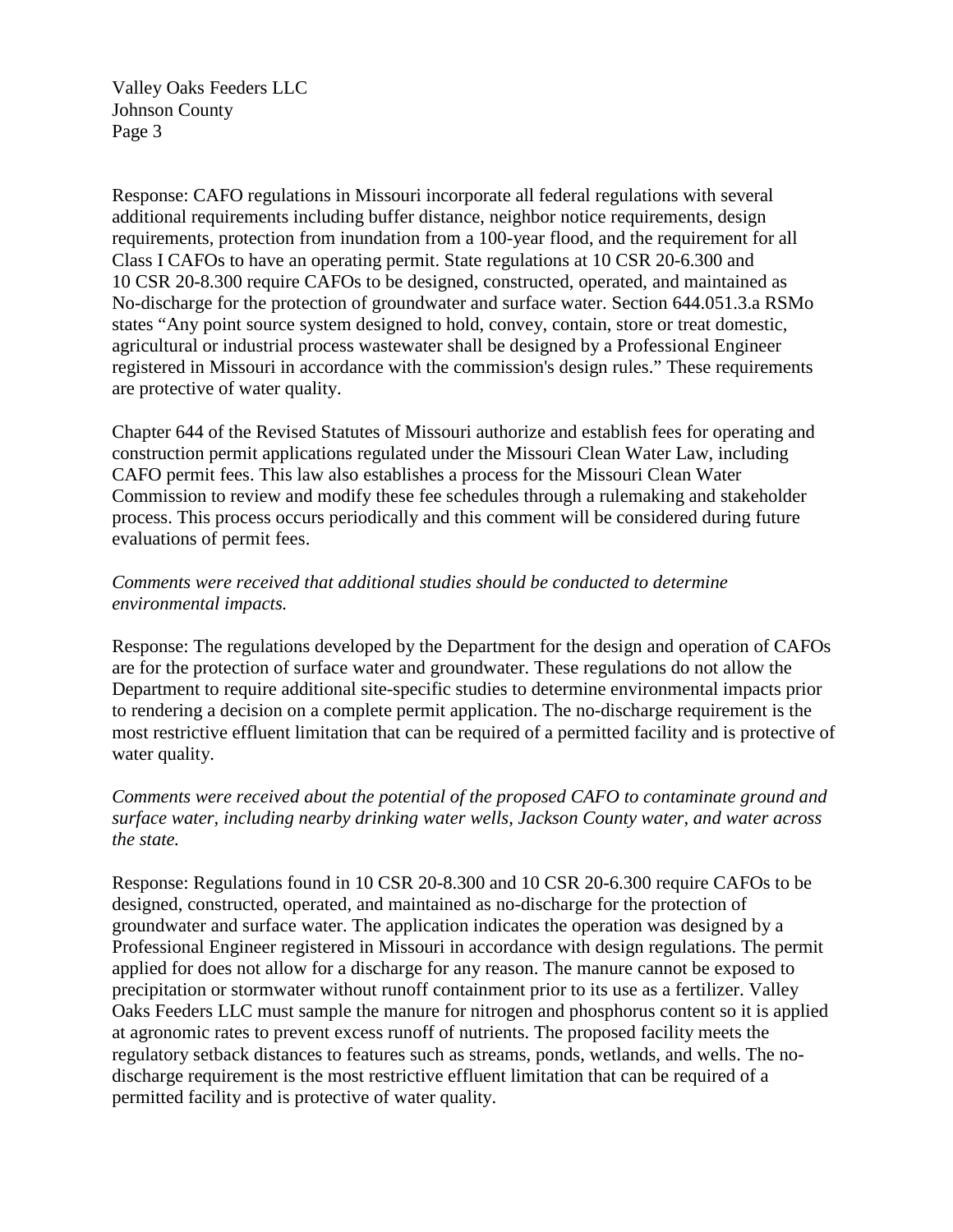### *Comments were received regarding the requirements for the monitoring of water quality.*

Response: The permit applied for does not directly require monitoring for water quality. However, regulations require CAFOs to be designed, constructed, operated, and maintained as no-discharge for the protection of groundwater and surface water. Animals must not have contact with waters of the state and the manure cannot be exposed to precipitation without runoff containment prior to its use as a fertilizer. Valley Oaks Feeders LLC must sample the manure for nitrogen and phosphorus content so that it is applied at agronomic rates to prevent excess runoff of nutrients. The Department's Water Protection Program periodically tests and assesses waterbodies throughout the state with respect to Water Quality Standards. Waterbodies not meeting Water Quality Standards are placed on the impaired waters 303(d) List. This will identify the section of the stream that is impaired and the contributing pollutant(s) to help state and federal agencies to address the water quality issues of that stream. This list can be accessed online at [https://dnr.mo.gov/env/wpp/waterquality/303d/303d.htm.](https://dnr.mo.gov/env/wpp/waterquality/303d/303d.htm)

*Comments were received regarding the potential for odor and air quality, air emissions, including toxic air emissions, air pollution, including dust and particulate impacts from the proposed CAFO.*

Response: Class I CAFOs must meet the required minimum buffer distance required between all confinement buildings and wastewater storage structures, and the nearest existing public building or occupied residence. Valley Oaks Feeders LLC complies with the minimum 2,000 ft buffer distance for a Class IB CAFO. This setback is the only state law or regulation affecting odor or air pollution for Class IB CAFOs that falls within the scope of this permit action. The Department's odor regulations for CAFOs apply only to Class IA operations.

#### *Comments were received regarding residences within the buffer distance requirements.*

Response: During the previous applications, the Department required the applicant to reevaluate the buffer distance to occupied residences. Upon review, it was determined one confinement building did not comply with the 2,000 ft buffer distance. To comply, the applicant proposed to physically separate the portion of the confinement building not meeting the buffer distance by cutting and removing a portion. In addition, the applicant proposed to add another confinement building to the application and similarly separate the building to comply with the buffer distance (see enclosure; also available at [https://dnr.mo.gov/env/wpp/cafo/index.html\)](https://dnr.mo.gov/env/wpp/cafo/index.html). The buildings that fall within the 2,000 ft buffer distance are not permitted for the confinement of animals. With these modifications, Valley Oaks Feeders LLC has complied with the minimum 2,000 ft buffer distance between the nearest confinement building or wastewater storage structure and public building or occupied residence. Residences that are owned by the CAFO owner are not subject to buffer distance requirements.

*Comments were received about the size of the property upon which the CAFO is built and operates.*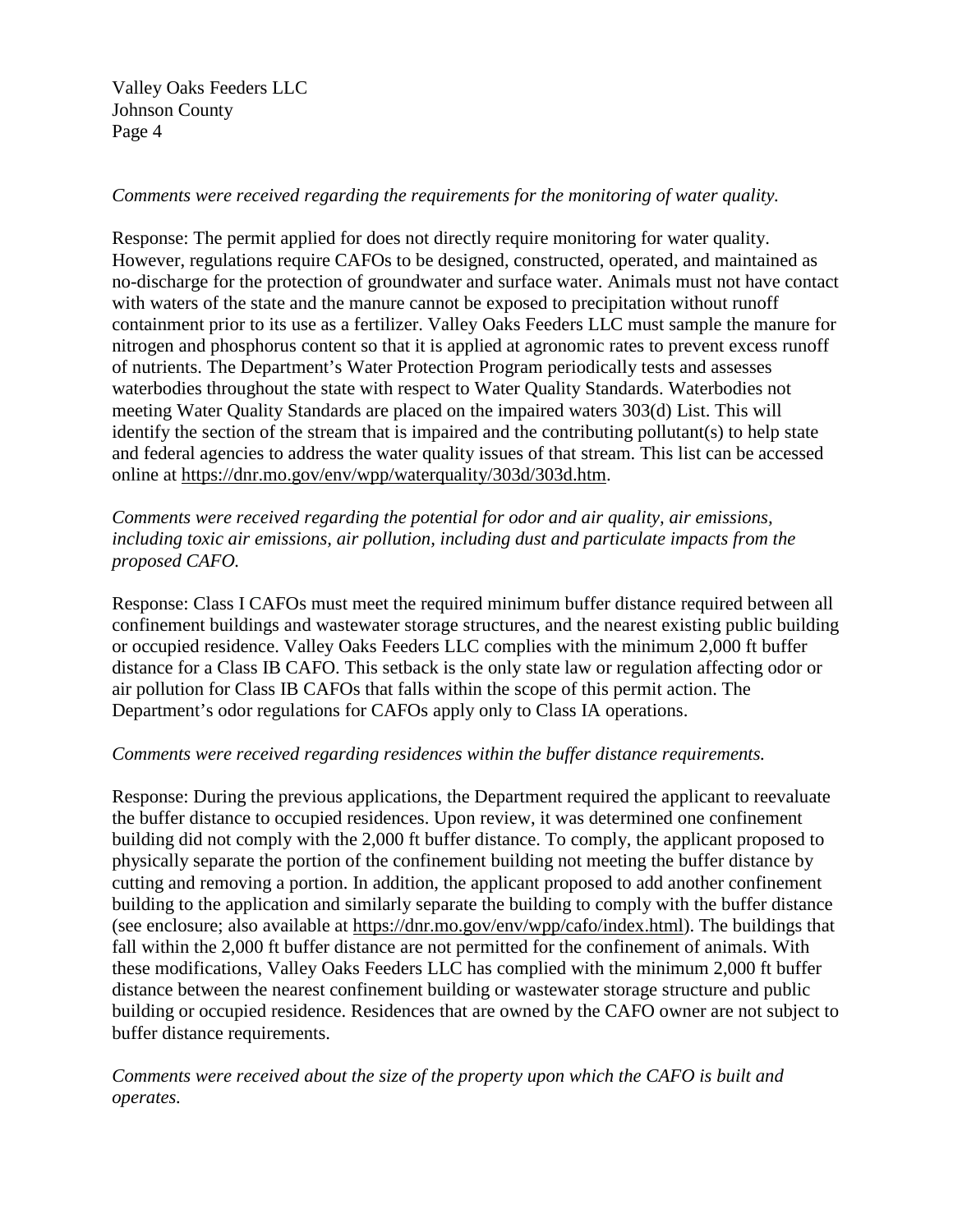Response: There are no requirements for minimum acreage established in the CAFO regulations in 10 CSR 20-6.300 and 10 CSR 20-8.300. There are only buffer and setback distance requirements, which the facility meets.

### *Comments were received about the animal walkway, including the buffer distance to the walkway and the potential runoff from the walkway.*

Response: The buffer distance requirements are established in Section 610.710.2 RSMo and 10 CSR 20-6.300(3)(B). All Class I CAFOs must maintain a buffer distance between the nearest animal confinement building or wastewater storage structure and any existing public building or occupied residence. There are no regulatory buffer distances to animal walkways or other areas of operation beyond the confinement *building* or wastewater storage.

The animal walkway is part of the production area. Regulations prohibit discharge of manure, litter, process wastewater, or mortality by-products to surface waters of the state from the production area. As such, any runoff from the walkways into waters of the state would be a violation of the permit. The application identifies measures to maintain no discharge from these areas by containing the manure within walkways and alleyways, cleaning the areas daily and transporting any manure to storage structures.

### *Comments were received concerning "storm water retention ponds," that they should be considered process wastewater basins and that a construction permit should be required.*

Response: Although there are ponds located at this facility, water from the production area is controlled to prevent it from leaving the production area. The ponds at this facility are used to provide water for the animals, as such, the facility's plans and operational controls are designed to prevent any water from the production area from entering the watering ponds. The alleyways described above are the only production areas exposed to precipitation and these walkways are cleaned after use, with manure removed to the manure storage area to be combined in with the other dry process waste. Cattle, manure, mortalities, feed, diesel fuel, oils, and lubricants are all stored under cover/roof to prevent water ingress. Equipment is stored under roof and care is taken when moving feed, cattle, manure and mortalities to prevent release in uncovered areas; spills in these areas are promptly cleaned. Berms and swales are used to further divert rainwater from production areas. Grass is also planted to serve as a vegetated filter strip around production areas and the 'freshwater' ponds to prevent erosion.

As the ponds do not contain process wastewater and structural and operational controls are in place to prevent process wastewater from entering the ponds, construction of the ponds did not require a construction permit. Stormwater outflows from these ponds during rain events are considered agricultural stormwater and not a regulated discharge.

# *Comments were received regarding a mitigated wetland near Highway 50, sinkholes, karst topography, springs and losing streams in the vicinity of the CAFO.*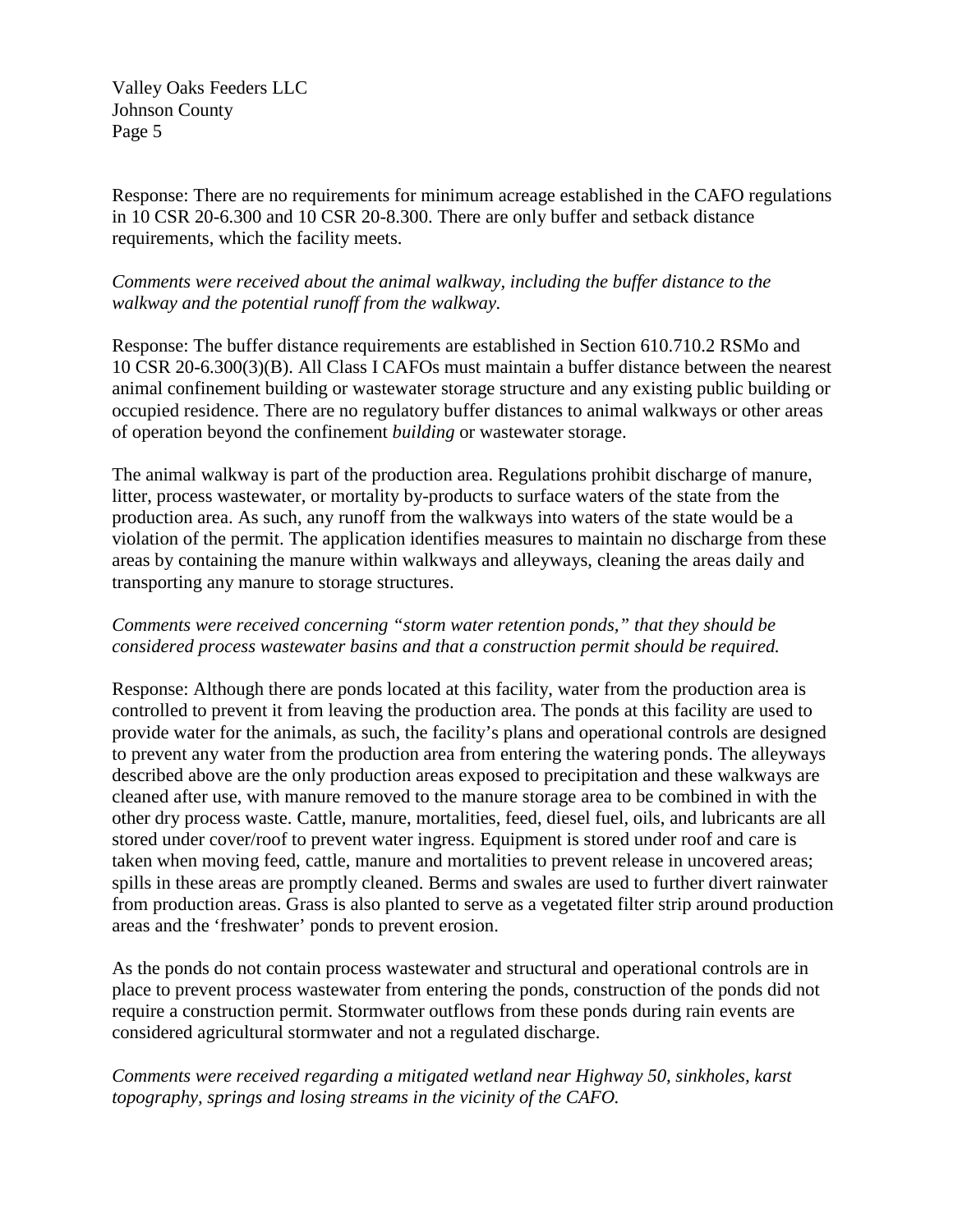Response: Regulation 10 CSR 20-8.300 requires setback distances to features including wetlands, sinkholes, and gaining and losing streams. There is no regulatory setback requirement for springs. Regulation 10 CSR 20-6.300 incorporates by reference the *Missouri Concentrated Animal Feeding Operation Nutrient Management Technical Standard* (NMTS) which includes land application setback distances to wetlands, sinkholes, gaining streams and losing streams. A dataset of gaining and losing streams developed by the Departments' Missouri Geological Survey (MGS) was consulted and did not indicate any losing streams within the setback distances of the CAFO. In addition, a Registered Geologist with MGS conducted a stream survey of streams on the Valley Oaks property on January 29, 2019. The evaluation determined these streams to be gaining streams, which have a required setback of only 100 ft. Based on the Department's review, the submitted plans comply with all of these setback requirements.

*Comments were received raising concerns about soil properties in the area of the confinement buildings including permeability, rock content, runoff class, depth to bedrock, and depth to water table.* 

Response: 10 CSR 20-8.300 requires floors and pads of solid manure storage structures to be constructed of watertight materials such as concrete or compacted earthen base. Earthen floors must be at least two ft above the groundwater table and bedrock, and meet permeability requirements in the United States Department of Agriculture's *National Engineering Handbook, Agricultural Waste Management Field Handbook*. The floors of confinement buildings and solid manure storage buildings are constructed of concrete. There are no regulatory requirements for runoff class or rock content of soils in the design or operation of a CAFO.

*Comments received indicated NPDES permits allow accidental discharge of waste products during periods of high rainfall and the commenter(s) were concerned about the impacts of those discharges. Comments were received about the change from the previous NPDES permit for this facility to the state no-discharge permit. Comments suggested a site specific permit would be more appropriate than the state no-discharge permit.*

Response: NPDES permits do allow for process waste discharges as a result of chronic or catastrophic rainfall events in accordance with 40 CFR 412. This CAFO application is for a state no-discharge permit, not a NPDES permit. As such, any discharge is a violation of the permit.

The no-discharge requirement is the most stringent permit condition for any facility. In the future, should this facility be found to be discharging, the Department will seek to address this noncompliance.

*Comments expressing concern about the location of the proposed CAFO, especially one of this size, in relation to residential areas, populated areas, neighborhoods, and 100 year floodplain and Powell Gardens.*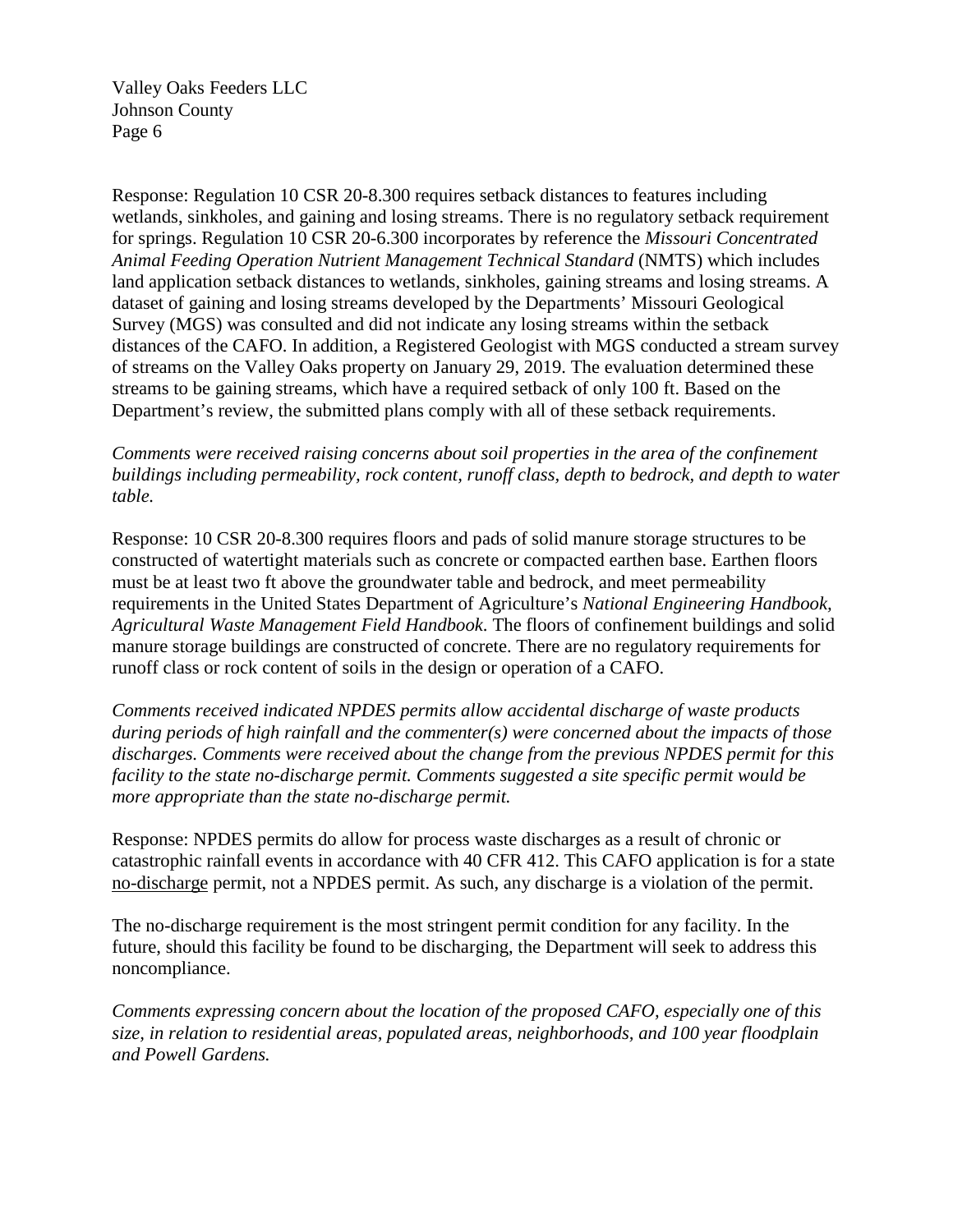Response: In addition to the buffer distance requirement, the Department reviews the confinement buildings for the regulatory requirements of setback distances, geohydrologic evaluation if required, and protection from inundation from a 100-year flood event. Maps submitted with the application show all confinement buildings and manure-storage structures to be located outside of the Federal Emergency Management Agency 100-year flood area and compliant with all regulatory setback distances. These are the only requirements regarding location that fall within the scope of this permit action. The Department is unable to give consideration to the types of entities that exist beyond the buffer distance. Extension guidance documents are not regulatory and cannot be enforced by the Department.

#### *Comments were received regarding the handling and storage of manure and urine produced by the operation, and whether a containment tank is required.*

Response: Manure as defined in 10 CSR 20-8.300 includes the fecal and urinary excrements of animals. The facility proposes to use bedding material to adsorb the liquid portion of the manure resulting in solid material. The manure and bedding will be stored in confinement and compost buildings and not exposed to stormwater runoff or precipitation prior to use as a fertilizer. No process wastewater is proposed to be generated at the CAFO that would necessitate a liquid containment structure.

*Comments were received about the "stem walls" and manure containment in the confinement barns, specifically that the manure is contained in the confinement pen area with only "stem walls" with gaps along the bottom. The comments often stated that manure would run out or ooze through these large holes, directly into soil and water. Comments were received about liquid waste storage. The comments stated these gaps under the wall will cause manure to discharge onto bare ground and then into the waters of the state. Some also stated that rain water could run through the manure.* 

Response: This permit application and supporting documentation describe the confinement barn structure, including feed troughs that serve as an interior "wall" along one side of each confinement area. These food troughs are the "stem walls" mentioned in comments that have legs and an open space beneath them. The gaps beneath the food troughs are now filled in with concrete, creating a solid concrete pen wall or "stem" wall. The confinement buildings also incorporate the following components for manure containment:

1. The current application documents indicate the confinement areas of the buildings utilize bedding to maintain the manure as a *dry* process waste. Dry process waste is defined in 10 CSR 20-6.300 as "a process waste mixture which may include manure, litter, or compost (including bedding, compost, mortality by products, or other raw materials which is commingled with manure) and has less than seventy-five percent (75%) moisture content and *does not contain any free draining liquids*." As such, there are no liquids or fluids to run or ooze out of the containment pens.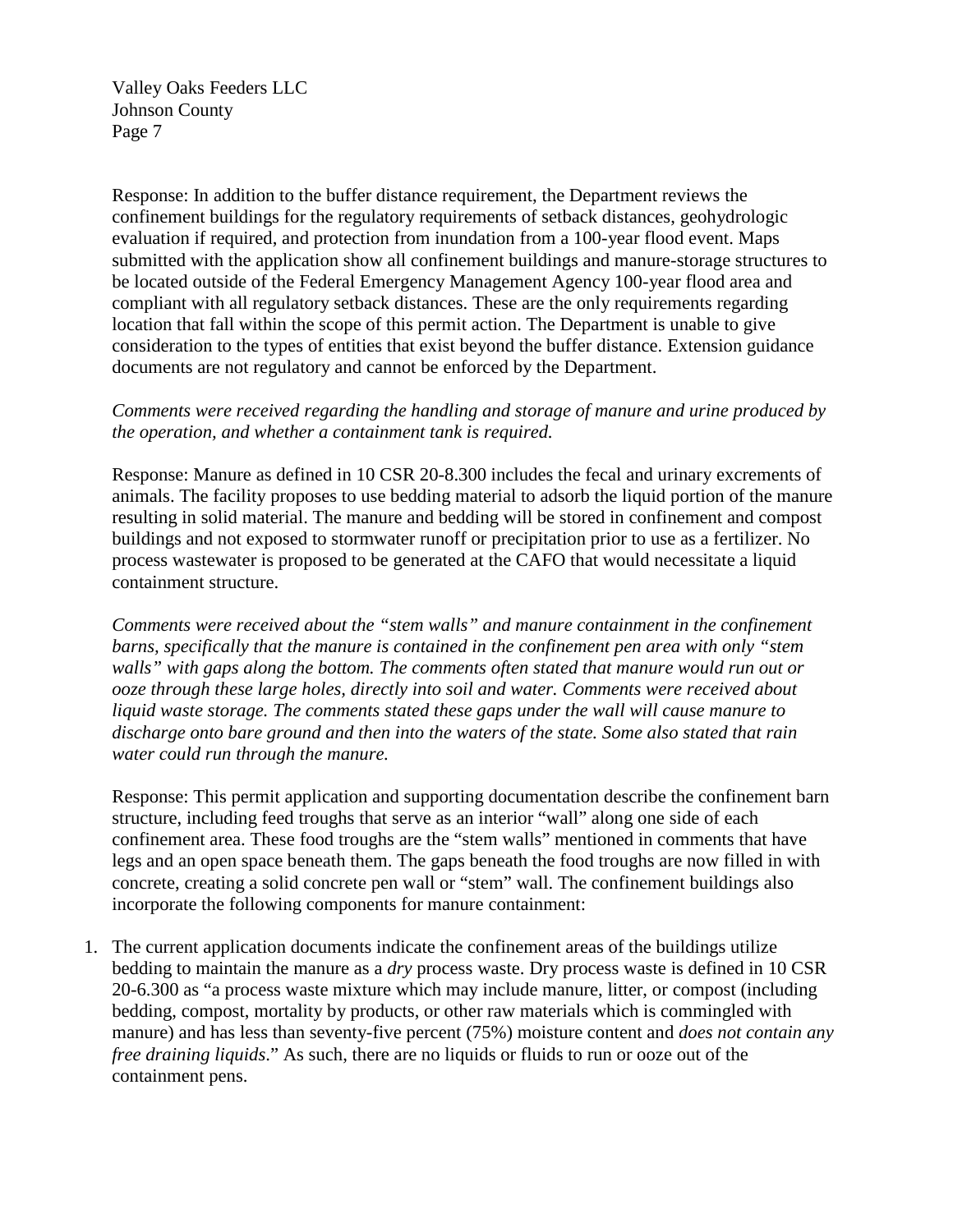- 2. The food troughs (stem walls) are the exterior barrier of the confinement pens. If any waste were to be outside the confinement pen, it would be contained under roof on a concrete alleyway outside of the troughs and confinement pens. The application states that manure in the alleyways will be cleaned up and transported to a manure storage structure.
- 3. Also, beyond the food troughs and the driveway are some exterior solid concrete walls running the full length of the barn. These walls, along with a gutter and stormwater drain system, prevent precipitation and stormwater from coming into contact with manure. These outer walls would also serve to contain dry process waste if needed.
- 4. The application indicates the dry process waste will only be stored to 12 inches in the confinement pens, not the 27 inches mentioned in some of the comments.

10 CSR 20-6.300(2)(E)2 does not allow the Department to examine the adequacy or efficiency of structural components of waste management systems, only the adherence to the regulations. With regards to solid manure components, this includes the requirements for diversion of stormwater from confinement buildings and that floors and pads be constructed of watertight materials such as concrete or a compacted earthen base. The application is sealed by a Professional Engineer registered in Missouri along with a statement that the project is designed in accordance with 10 CSR 20-8.300. There is no regulatory requirement that prohibits the containment design described in the application. The permit requires these areas to be operated as no-discharge areas, meaning discharges of manure, litter, or process wastewater to waters of the state are not allowed. Proper operation, containment, and response activities would be checked, investigated, addressed, and/or confirmed during routine compliance inspections.

*Comments were received regarding the crop yields, manure calculations, and associated manure storage at this facility. Commenters also raised concerns with manure storage up to 27" in the containment pens.*

Response: The crop yields in the Nutrient Management Plan (NMP) are similar to county averages or are justified by references listed in the NMP, as required by 10 CSR 20-6.300(3)(G)2. and the NMTS. The application included the manure storage calculations. The storage amounts meet the requirements of 10 CSR 20-8.300 based upon many factors, including:

- 1. The manure generation for the anticipated numbers and sizes of cows, based on the widely used and Department accepted industry standard, *Manure Characteristics, Manure Management Systems, Second Edition*, published by the MidWest Plan Service;
- 2. Manure storage barn capacities, including a new, third storage barn;
- 3. Confinement pen manure storage up to 12 inches;
- 4. Bedding to keep the manure moisture content no higher than 74.5 percent for dry process waste, in accordance with 10 CSR 20-6.300(1)(B)11. in all storage areas;
- 5. The amount of manure exported with 90 days of storage, as required by 10 CSR 20-8.300(5)(B)3;
- 6. The amount of manure land applied with 180 days of storage, as required by 10 CSR 20-8.300(5)(B)2; and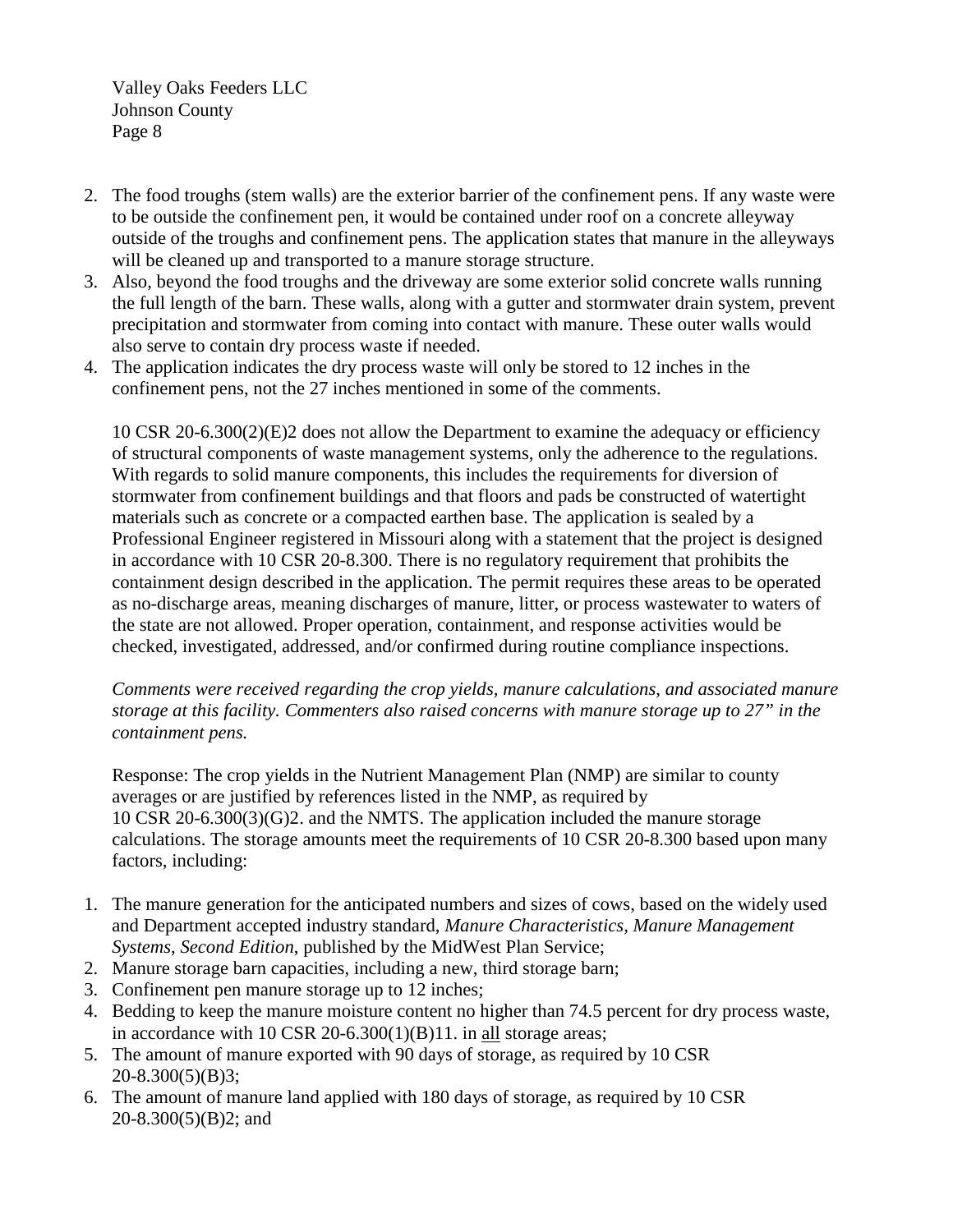7. Manure does not have to be segregated into separate storage areas for export and land application. The design is simply required to provide adequate storage for the manure volumes generated using the above criteria. Furthermore, records must document manure land applied and manure exported which may be reviewed during an inspection or a facility records/annual report review. Inspections will confirm that all manure is properly stored in accordance with the facility's plans reviewed during the permit application.

Manure calculations provided during the application process demonstrate that over 180 days of storage is available for all manure (even manure to be exported, which requires only 90 days of storage). These calculations were updated from the original application and the original submittal for this application to reflect the 7 factors above, as well as the construction of an additional manure storage building in conjunction with the construction of the proposed confinement buildings. The manure storage information on the application form was also updated and is now consistent with the final manure generation and storage calculations.

### *Comments were received that manure is being land applied, including concerns that it may be sprayed and not disked in or covered.*

Response: Land application does not require post-application coverage or disking, so long as the surface application rates meet the infiltration rate and water holding capacity of the soil. Land application must be conducted so as to prevent surface runoff, in accordance with 10 CSR 20-6.300(5) and the NMTS.

# *Comments were received about runoff from land application fields getting on to adjoining property and who is responsible for any environmental impacts.*

Response: Discharges of manure to waters of the state resulting from land application of manure, litter, or process wastewater by the CAFO are not permitted. Any such discharge is a violation and is subject to compliance and enforcement actions.

If a third party is conducting the land application to fields that are not under the operational control of the CAFO, the third party is responsible for the transportation and application of manure. As with any commercial fertilizer, the Department does not regulate the application of manure to land that is not under the operational control of the CAFO owner. However, overapplication of the manure that impacts a water body may be found unlawful according to Missouri law. Any agreement between the CAFO, applicator, or landowner regarding liability is a civil agreement between those parties.

*Comments were received regarding Valley Oaks Feeders LLC's development of their NMP and that recent land applications do not comply with the NMP submitted with the permit application.*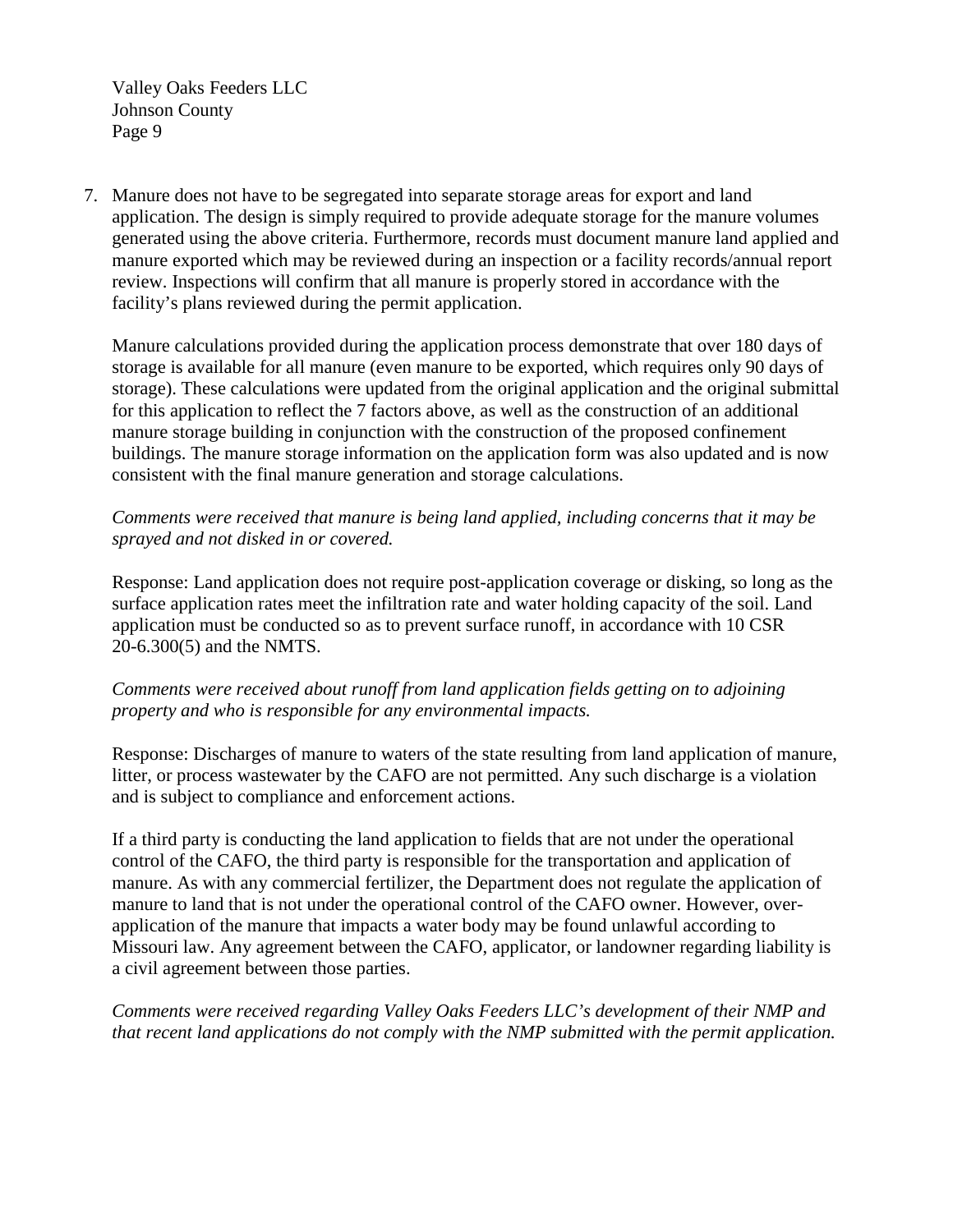Response: Regulations require all permitted CAFOs to develop and implement a NMP that addresses nine required elements. Fields that are not under operational control of the CAFO operator are not required to be included in the NMP. The Department has reviewed the required elements of the NMP and determined that it complies with the regulatory requirements. Regulations also require the CAFO to keep records of all manure applications under its operational control and to submit a summary of those applications with the annual report. During inspections, Department staff review compliance with the terms of the NMP.

*Comments were received that not all of the nutrients will be absorbed or available to crops, and that with nitrogen-based applications phosphorus will be over-applied and could cause soil pollution.*

Response: Manure contains inorganic and organic forms of nitrogen. Inorganic nitrogen is immediately available to plants, but some can be lost by volatilization. Incorporating manure reduces the amount that is lost to volatilization. Organic nitrogen must go through a mineralization process before it is available to the plants. A portion of this is available the first year, some the second year, and some is never available. Application rates must be calculated every year using the Plant Available Nitrogen (PAN) calculation. The PAN calculation takes into account the organic nitrogen that is available from the previous year's application, as well as any nitrogen excess or deficiencies resulting from the previous year's crop.

Valley Oaks Feeders LLC must test manure for both nitrogen and phosphorus. Nitrogen-based applications are allowed if soil test phosphorus (P) levels are low, medium, or optimum, or if the P–index rating is low or medium. While nitrogen-based manure applications under these conditions will often apply more phosphorus than is needed by the crop, the excess is beneficial for soil health.

If soil test phosphorus levels are high, or the P–index rating is high, manure applications must be phosphorus based. If soil test phosphorus levels are high and the P–index rating is very high, no manure applications are allowed.

# *Comments were received about manure being exported/sold and applied to fields that are not under the NMP of Valley Oaks Feeders LLC.*

Response: Any manure applied to land application areas that are in the Valley Oaks Feeders LLC NMP must be conducted in accordance with Valley Oaks Feeders LLC's NMP and the NMTS. The amount of nutrients supplied by all manure applications to land application areas in the Valley Oaks Feeders LLC's NMP shall not exceed the agronomic rate which is to be calculated each year based on the crop grown, realistic yield goal, current manure analysis, and current soil tests. No additional permits are required for any manure exported or sold to third parties as long as the application of the manure does not result in a discharge to waters of the state and does not render such waters harmful, detrimental, or injurious to public health, safety, or welfare, or to industrial or agricultural uses, or to wild animals, birds, or fish, as established in 644.059 and 644.051, RSMo.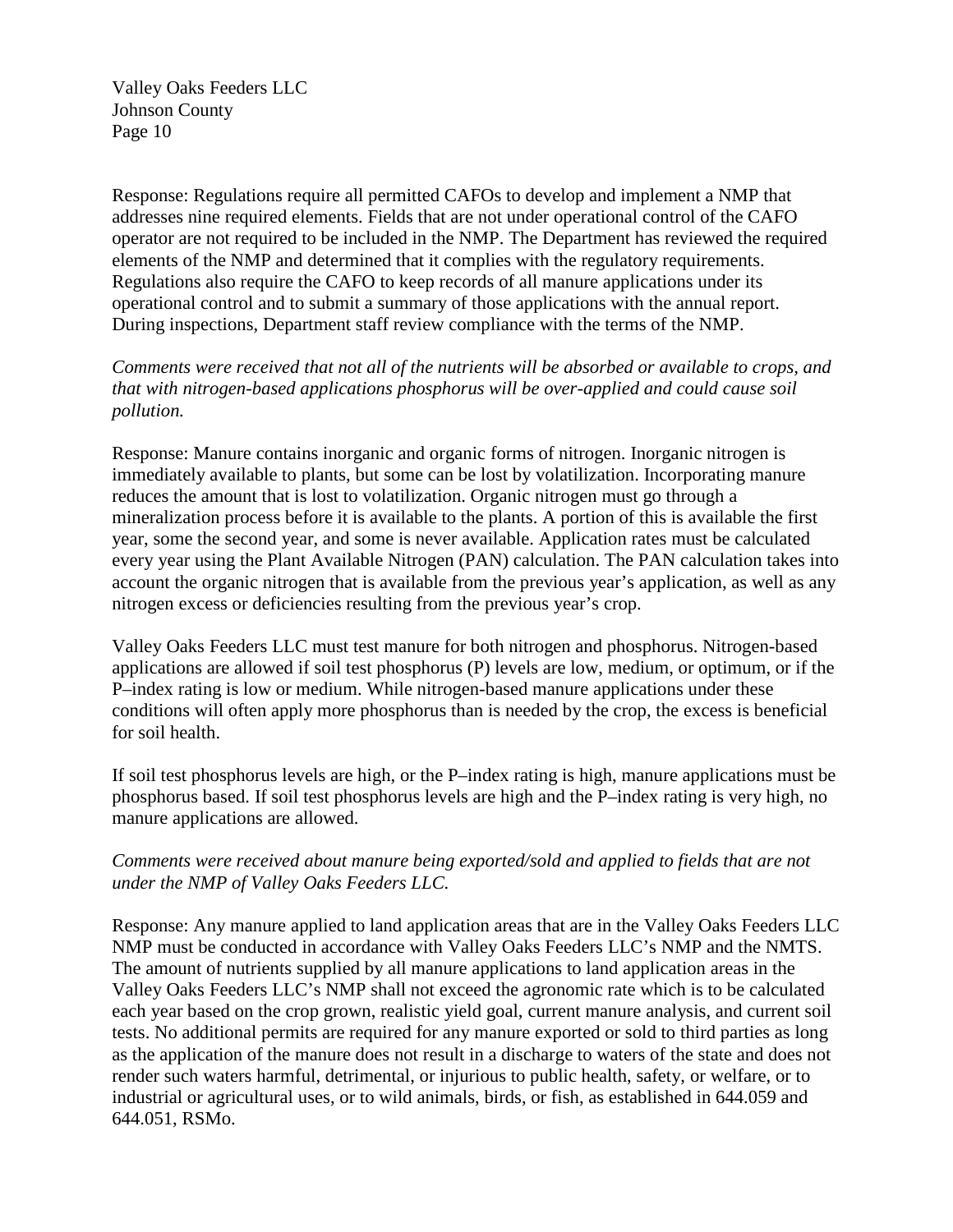# *Comments were received regarding mortality management at Valley Oaks Feeders LLC.*

Response: Each operation may choose the method of mortality management used. Acceptable methods include composting, incineration, rendering, and transport to a permitted landfill. Burial cannot be used for disposal of routine mortalities but may be used in the event of a mass mortality event and must be done in accordance with Missouri Department of Agriculture regulations. Valley Oaks Feeders LLC has identified off-site rendering as their method of mortality management.

*Comments were received regarding discharges resulting from accidents or spills, the requirement for the facility to self-report discharges, and penalties for discharges or other non-compliance issues.*

Response: CAFO permits contain requirements for inspections that are to be conducted by the CAFO on a regular basis. Records are required to be kept of these inspections and any deficiencies found during these inspections are to be noted and corrected as soon as possible. These inspections are intended to prevent unauthorized discharges. In the event of an unauthorized discharge, the CAFO must report any discharge to the Department within 24 hours of becoming aware of the discharge. This reporting requirement is consistent with other general and site-specific permits issued by the Department. Any unauthorized discharge is a violation and subject to compliance and enforcement actions. The type and severity of the actions taken, including penalties, are determined on a case-by-case basis.

Environmental concerns in the Kansas City region can be reported by contacting the Department's Kansas City Regional Office at 816-251-0700 or by visiting [https://dnr.mo.gov/concern.htm.](https://dnr.mo.gov/concern.htm) Reported discharges and environmental concerns are promptly investigated by the Department.

# *Comments were received about the chemicals stored at this facility, specifically Part 9 of the application.*

Response: NMPs are required to ensure chemicals and other contaminants handled within the animal production facilities are not disposed of in any manure, litter, process wastewater, or stormwater storage or treatment system unless specifically designed to treat such chemicals and other contaminants, in accordance with 10 CSR 20-6.300(5)(E). All chemicals at this facility are stored, handled, and disposed of according to manufacturer labels. Chemicals are stored and handled in areas that are protected from precipitation and runoff and any spill within these areas would remain contained within the protected area. No chemicals are stored or handled in the production areas. Part 9 of Form W addresses different situations for chemical handling that may exist at an operation. Applicants can check those that are applicable to their operation.

*Comments were received about the effects the proposed CAFO may have on groundwater levels and/or water quantity.*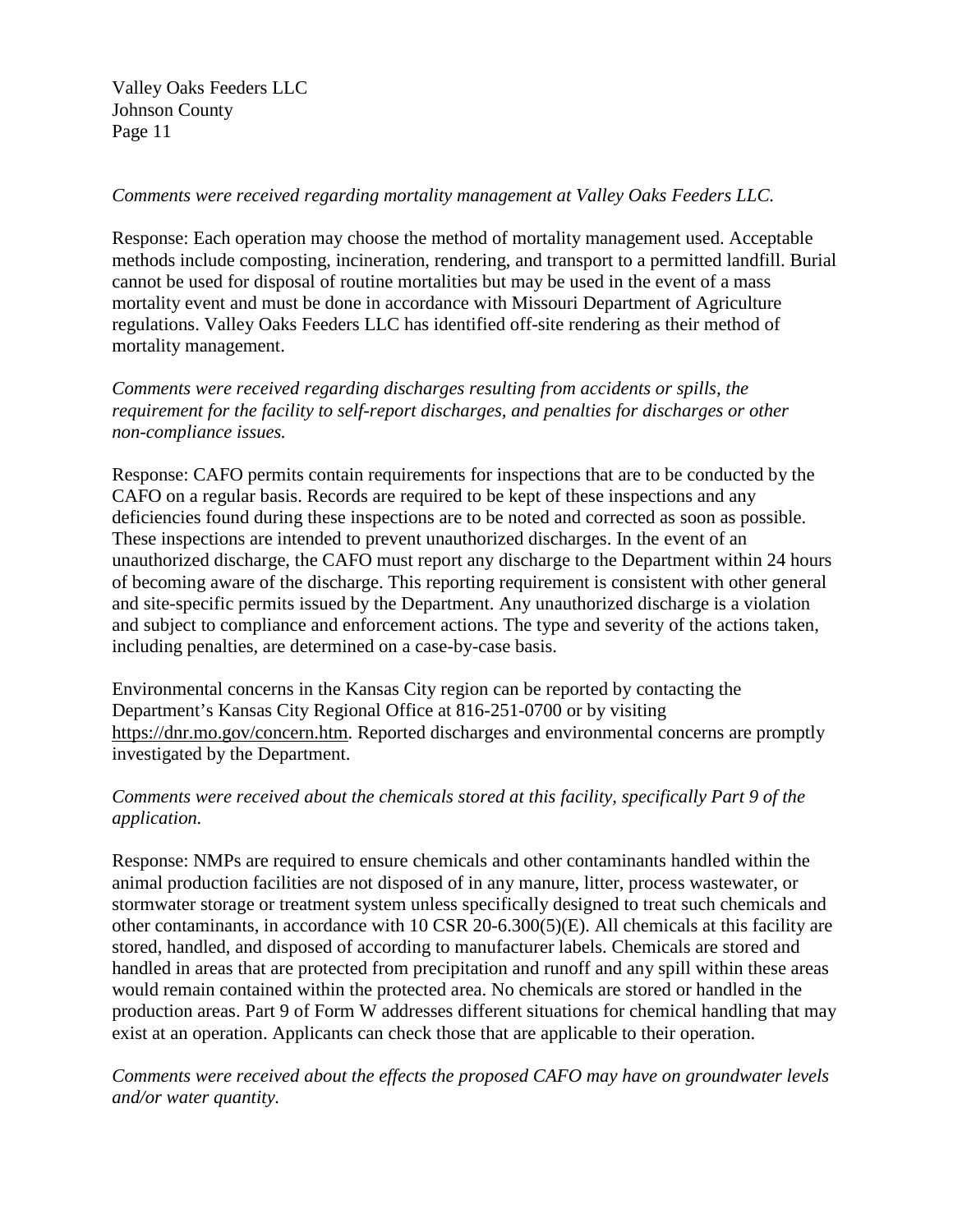Response: In Missouri there are no statutes or regulations that specify how much groundwater may be used. Missouri is a riparian water rights state, which means all landowners generally have a right to a reasonable use of their water resources.

### *Comments were received concerning the CAFO's water source and area residents experiencing low water pressure and/or hard water, even prior to the CAFO installation.*

Response: The CAFO's water source is at the discretion of the owner. The Missouri Clean Water Law and its implementing regulations do not establish requirements specific to the water source of a CAFO. This issue does not fall within the scope of this permit action. If an existing well is to be used or a new well is constructed, it must meet requirements in 10 CSR 23-3. If you experience low water pressure or hard water, you should contact your water supplier.

#### *Comments were received relating to health issues.*

Response: The Missouri Department of Health and Senior Services indicates that "a review of scientific literature by the Missouri Department of Health and Senior Services has not documented conclusive evidence that concentrated animal feeding operations (CAFO) are a source of infectious, contagious, or communicable disease to surrounding communities." Source: <https://health.mo.gov/living/environment/hazsubstancesites/pdf/DHSSPerspectiveCAFO.pdf>

*Comments were received relating the use of antibiotics, other pharmaceutical products, and the prevention and spreading of diseases, E. coli and links to CAFOs, health and welfare of livestock, and insects, rodents and other pest concerns.*

Response: The Missouri Clean Water Law and its implementing regulations do not establish requirements for livestock welfare, antibiotic use, insects, rodents, or other pests. These issues do not fall within the scope of this permit action.

*Comments were received relating to noise, local traffic conditions, maintenance of the roads, control of noxious weeds, quality of life and lifestyles, politics, nuisance impacts, property values, property tax revenues, finances, property use, real estate sales and income, local and facility job force, neighbor relations, local wildlife patterns, pests, hay costs, grain fed vs. grass fed beef, nutrition, stability of the national food supply, food suppliers, animal cruelty, extreme weather events, general use of pesticides and herbicides (not facility specific), light pollution, and other states' regulations and issues with CAFOs.*

Response: The Missouri Clean Water Law and its implementing regulations do not regulate noise, local traffic conditions, maintenance of the roads, control of noxious weeds or pests, quality of life, property values, property use, grain fed versus grass fed beef or light pollution. These issues do not fall within the scope of this permit action.

*Comments were received asking if the public would be made aware of contacts and reports made to the Department by Valley Oaks Feeders LLC and where they would be located.*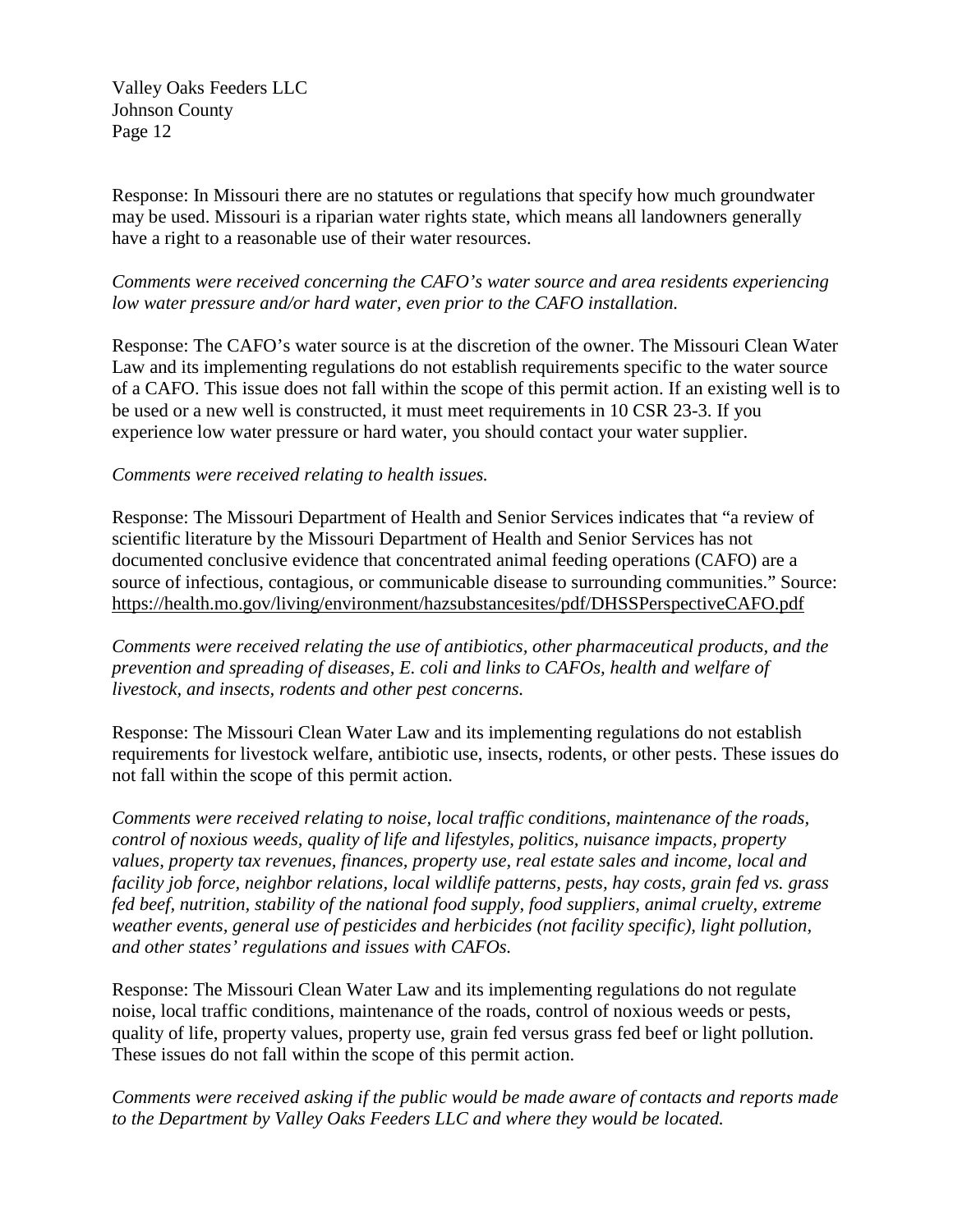Response: Information such as annual reports and inspection reports can be obtained through the submission of a Sunshine Request. For more information about making a Sunshine Request, please visit the Departments Open Records/Sunshine webpage at [https://dnr.mo.gov/sunshinerequests.htm.](https://dnr.mo.gov/sunshinerequests.htm) A Sunshine Request does not create an obligation by the Department to create documents that do not exist or to transmit material on a continuing basis.

*Comments were received the Department should take into account the public opposition to the facility, and that the Department deny the application and not issue a permit to Valley Oaks Feeders LLC.*

Response: The Department reviews and considers all relevant and material comments before making a final decision. Section 644.051 RSMo requires that permits be issued or denied based upon compliance with state law.

### *Comments were received regarding the fact that Mr. Ward does not live on site.*

Response: The Department acknowledges the community's concern; however, this issue does not fall within the scope of this permit action and is outside the jurisdiction of the Missouri Clean Water Law.

#### *Comments were received about the on-site lagoon.*

Response: The only on-site wastewater lagoon is for the slaughterhouse and processing facility, which is regulated by a different permit. CAFO waste is not processed through or held in this lagoon.

### *Comments were received that manure was "dumped" on a neighboring property, without permission from the owner, and that the Department did not address this problem.*

Response: The Department is aware of a land operator acquiring manure from Valley Oaks Feeders LLC to use as a fertilizer which is an acceptable and common practice when conducted in compliance with applicable regulations. This exchange is commonly referred to as manure that is "exported" from the CAFO to be land applied as fertilizer on land that is not under to operational control of the CAFO. Based on the Department's investigation, the manure was legally transferred to the third party (property operator) with an intent to use as fertilizer and Valley Oaks Feeders LLC did not dump, place, or become directly involved with the use of the material once it left the facility. As such, the Department does not have any information to substantiate the comments that infer that Valley Oaks Feeders LLC illegally "dumped" manure on a neighboring property.